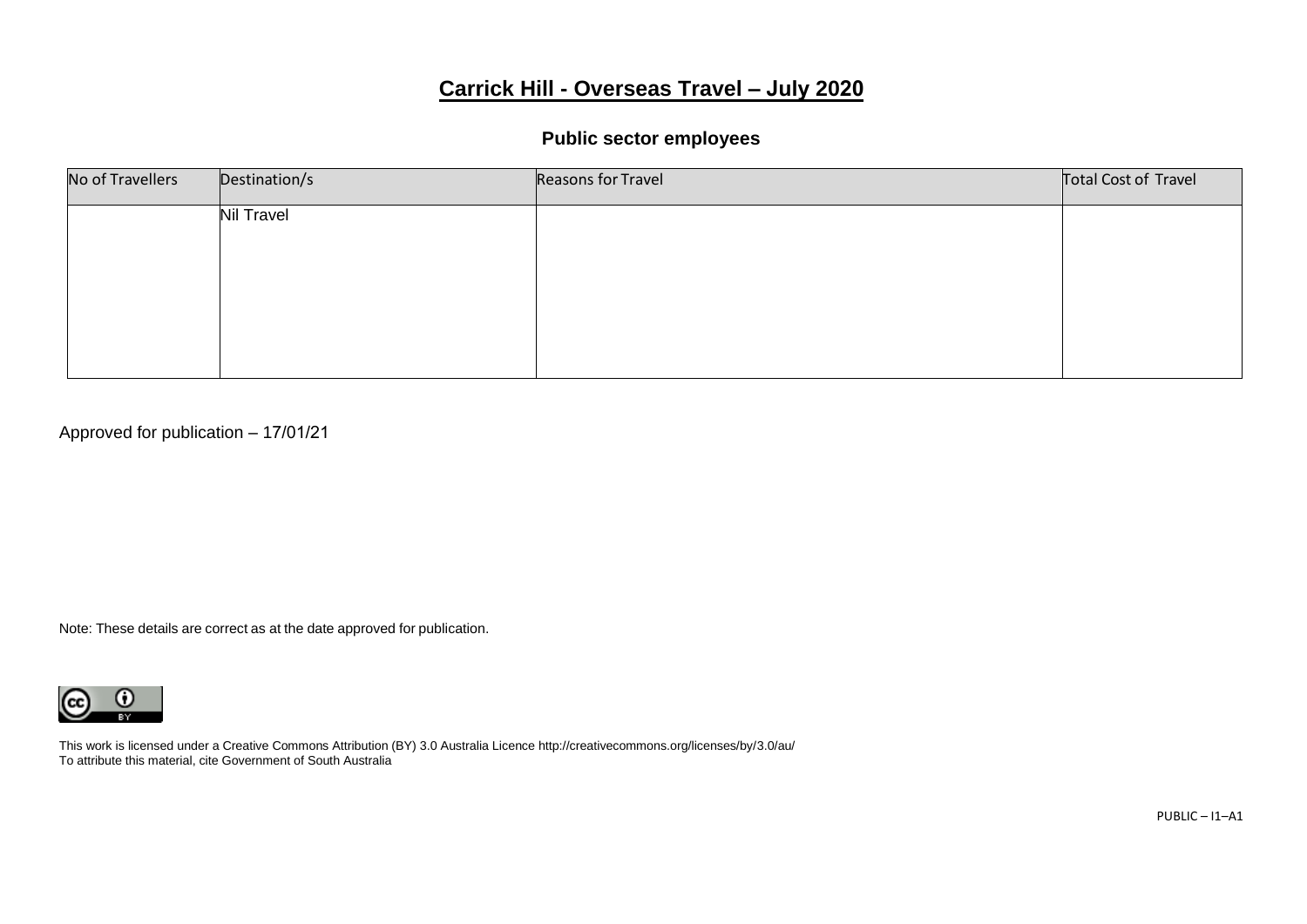# **Carrick Hill - Overseas Travel – August 2020**

#### **Public sector employees**

| No of Travellers | Destination/s     | Reasons for Travel | Total Cost of Travel |
|------------------|-------------------|--------------------|----------------------|
|                  | <b>Nil Travel</b> |                    |                      |
|                  |                   |                    |                      |
|                  |                   |                    |                      |
|                  |                   |                    |                      |
|                  |                   |                    |                      |

Approved for publication – 17/01/21

Note: These details are correct as at the date approved for publication.

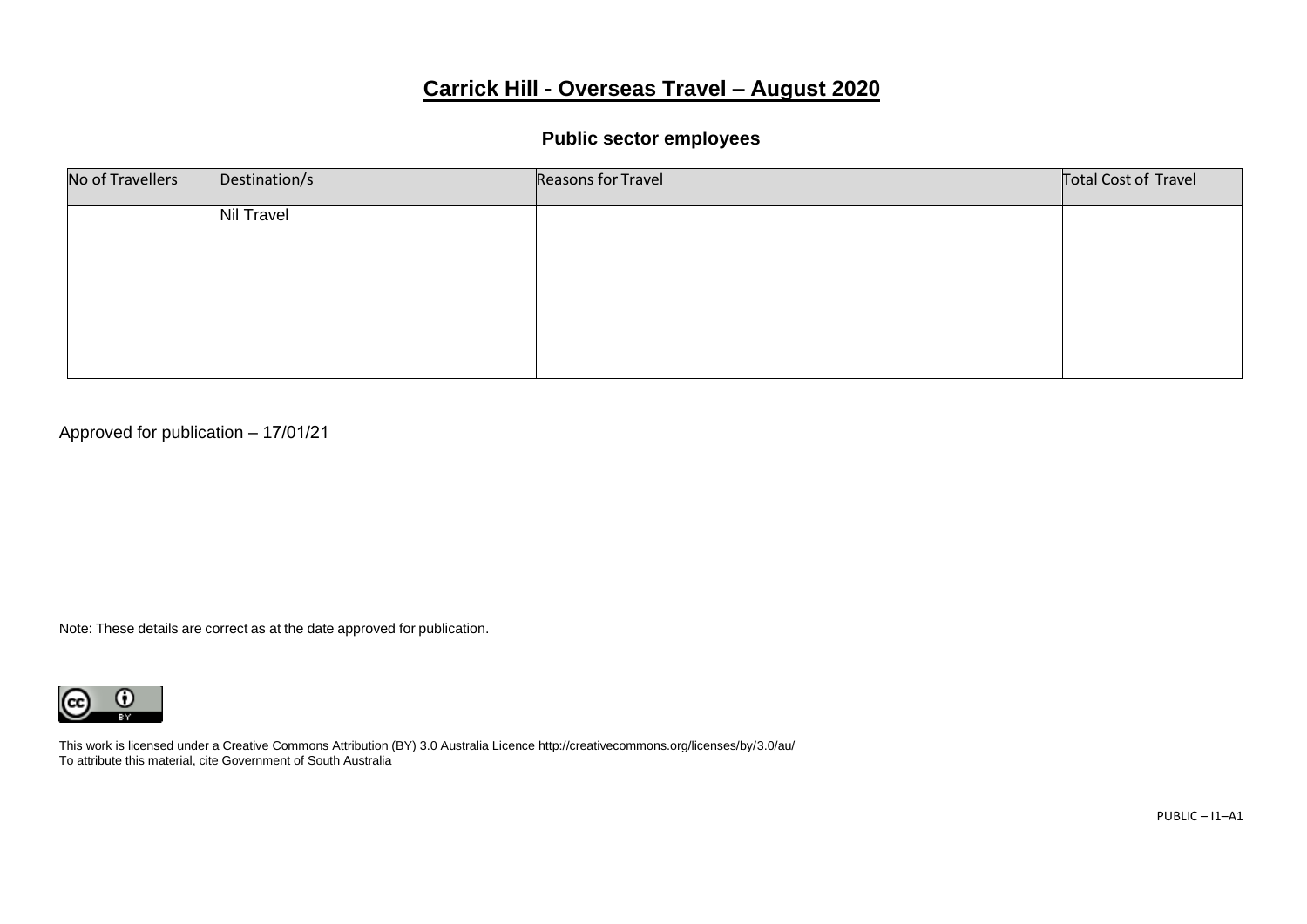# **Carrick Hill - Overseas Travel – September 2020**

#### **Public sector employees**

| No of Travellers | Destination/s     | Reasons for Travel | Total Cost of Travel |
|------------------|-------------------|--------------------|----------------------|
|                  | <b>Nil Travel</b> |                    |                      |
|                  |                   |                    |                      |
|                  |                   |                    |                      |
|                  |                   |                    |                      |
|                  |                   |                    |                      |

Approved for publication – 17/01/21

Note: These details are correct as at the date approved for publication.

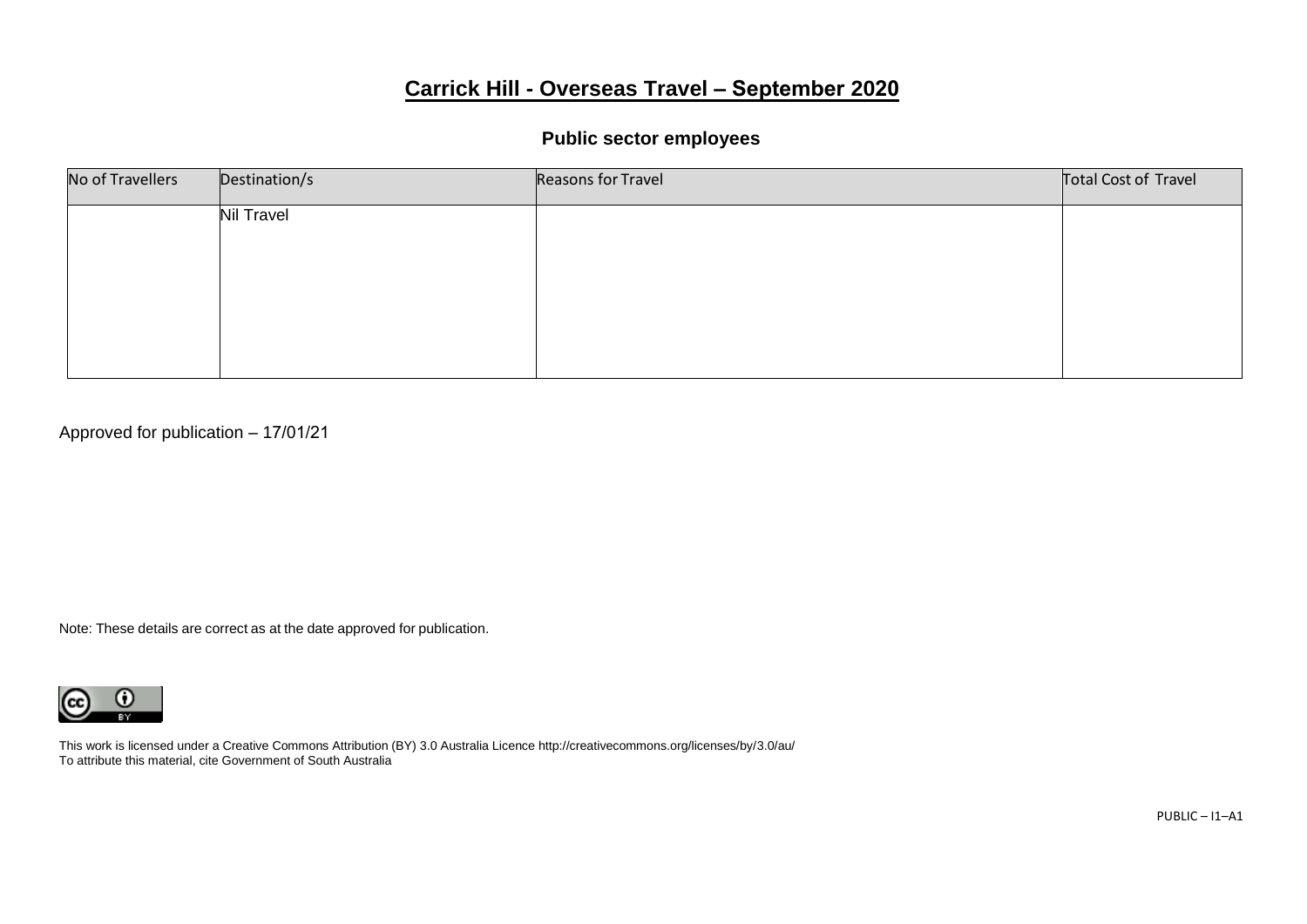# **Carrick Hill - Overseas Travel – October 2020**

# **Public sector employees**

| No of Travellers | Destination/s     | Reasons for Travel | Total Cost of Travel |
|------------------|-------------------|--------------------|----------------------|
|                  | <b>Nil Travel</b> |                    |                      |
|                  |                   |                    |                      |
|                  |                   |                    |                      |
|                  |                   |                    |                      |
|                  |                   |                    |                      |

Approved for publication – 17/1/21

Note: These details are correct as at the date approved for publication.

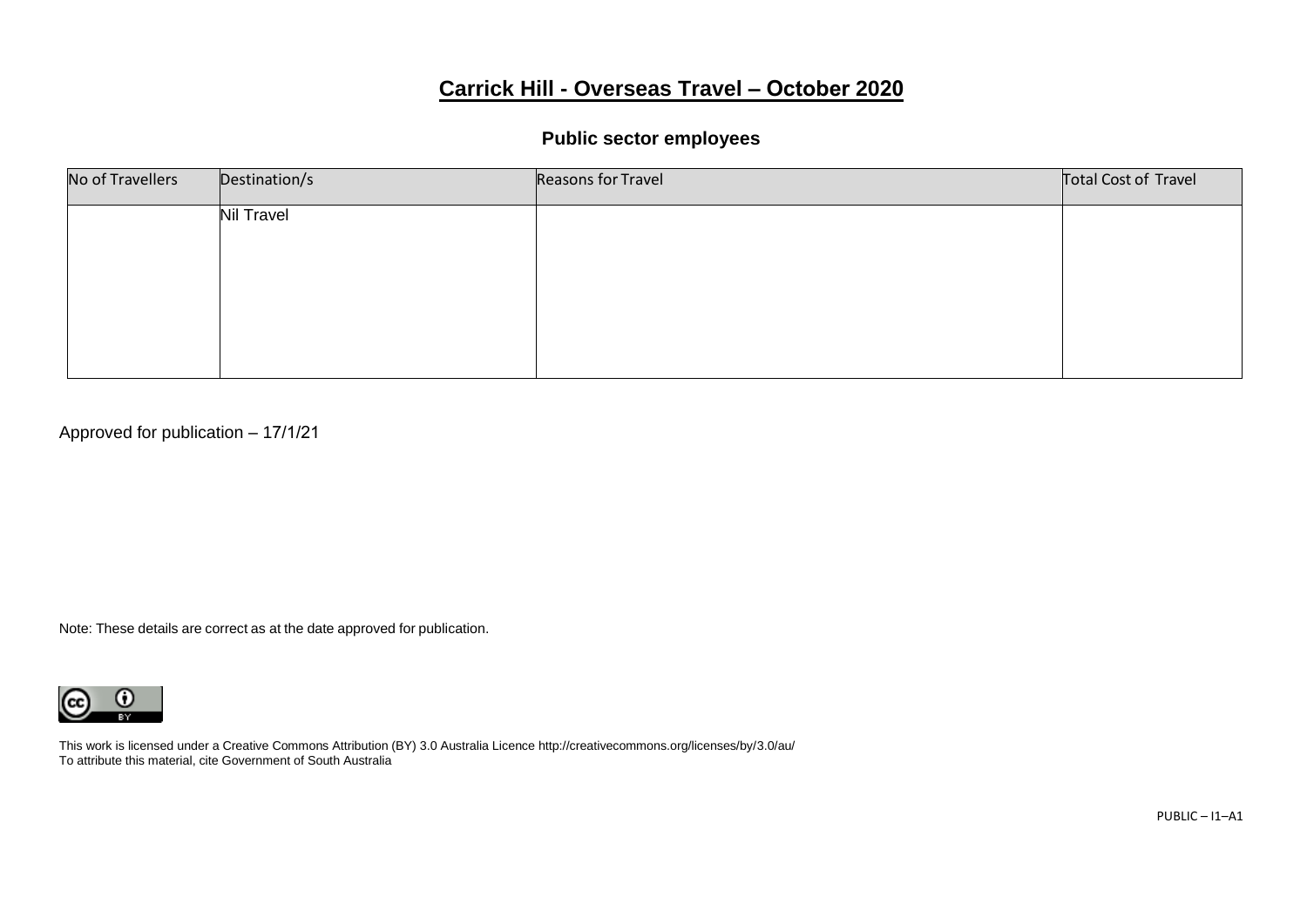# **Carrick Hill - Overseas Travel – November 2020**

#### **Public sector employees**

| No of Travellers | Destination/s     | Reasons for Travel | Total Cost of Travel |
|------------------|-------------------|--------------------|----------------------|
|                  | <b>Nil Travel</b> |                    |                      |
|                  |                   |                    |                      |
|                  |                   |                    |                      |
|                  |                   |                    |                      |
|                  |                   |                    |                      |

Approved for publication – 17/01/21

Note: These details are correct as at the date approved for publication.